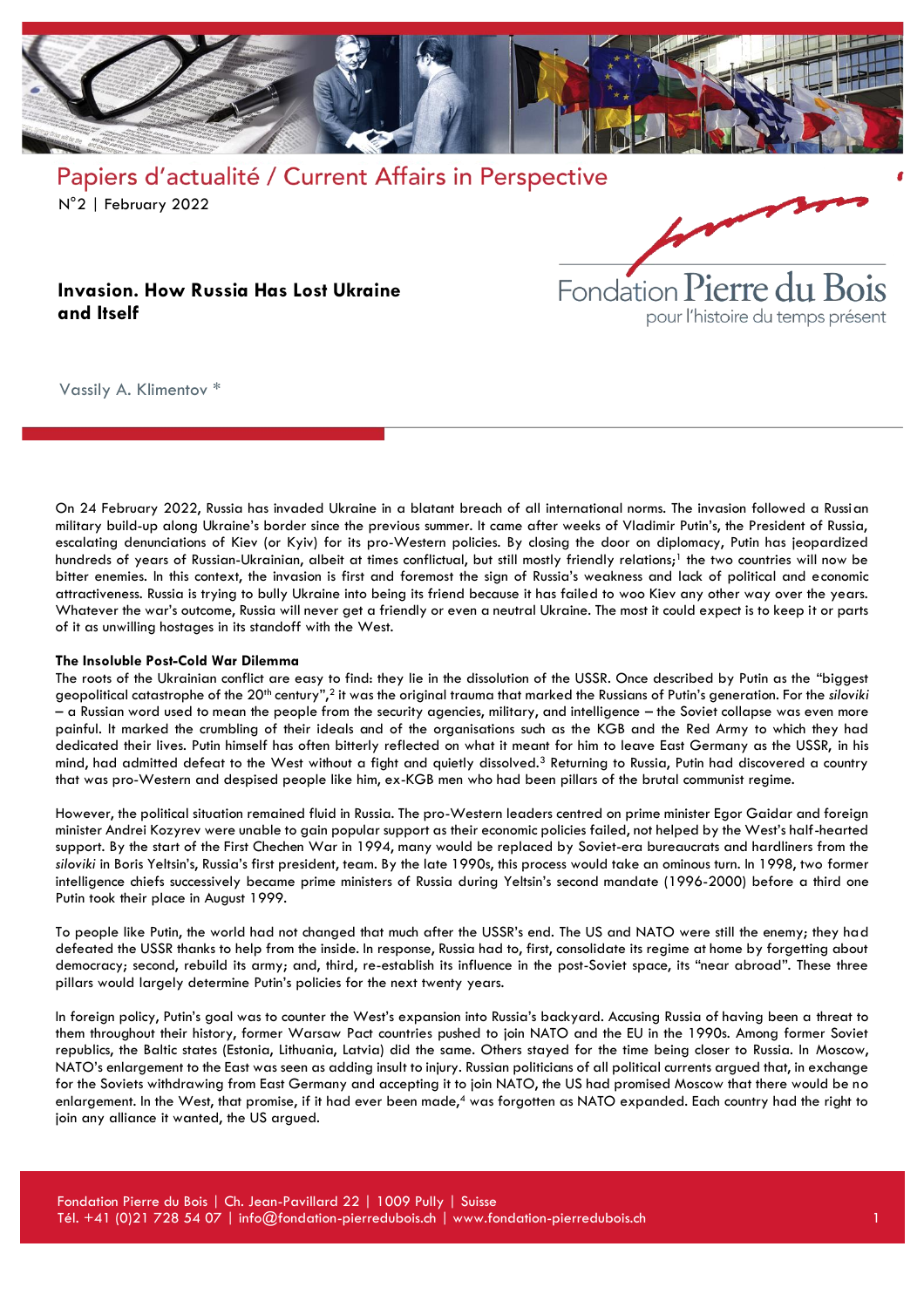

The Czech Republic, Hungary and Poland hence joined NATO in 1999. Bulgaria, Estonia, Latvia, Lithuania, Romania, Slovakia, and Slovenia did the same in 2004. Albania and Croatia in 2009, Montenegro in 2017, and North Macedonia in 2020 followed. Moscow resented each new enlargement, even more if it included former Soviet republics or Warsaw Pact allies. To the neo-Soviet elites who had consolidated power during Putin's tenure, NATO was encircling Russia. This encirclement was a testimony to the US duplicitous nature and embodied the main geostrategic threat to Russia, they argued. The Kremlin judged the situation to be especially critical when both Ukraine, which had seen a revolution that had brought Westerners to power, and Georgia had expressed interest in joining NATO and received an aspiring member status in the 2010s. In many aspects, the Russia-Georgia War of 2008 had at the time been a first sign that Russia was drawing a red line on NATO's enlargement.

The dilemma was indeed unsolvable. The US and the EU had missed the chance to anchor the Russia of Gaidar and Kozyrev with the West, a fact some American policymakers regretted in retrospect.<sup>5</sup> Now, it refused to use the categories of the Cold War to deal with Russia. It continued to believe and argue that the world had irremediably changed in 1992, that soft power had replaced hard power in Europe, and that every country could freely choose its alliances. Putin's revanchist regime was in return increasingly prepared to do whatever it took to prevent any NATO enlargement. Its growing authoritarianism at home, successful wars in Georgia, Ukraine, and Syria, and growing military power only reinforced its belief that it could successfully oppose the West. In this context, Ukraine was the ultimate prize for Putin. Along with Belarusians, Ukrainians were the post-Soviet people who were ethnically and culturally closest to Russians. Ukraine was to be the geostrategic centrepiece of Moscow's anti-Western bloc.

#### **Ukraine Irremediably Moved West**

Ukraine, however, has been steadily moving away from Russia and closer to the West during the last decade. The more the Kremlin has tried to woo Kiev, the more Ukrainians have been pushing for integration with the EU and increasingly NATO. The reality is that authoritarian Russia with its faltering extraction economy is not an attractive model on the post-Soviet space. Autocrats who are concerned by the preservation of their corrupt regimes may want Moscow's support, but few look up to Russia among the people of Central Asia, the South Caucasus, or Eastern Europe. The West's soft and economic power is by contrast extremely strong.

Ukraine has seen a first pro-Western revolution (the "orange revolution") in 2004-05. The latter brought to power president Viktor Yushchenko who, thanks to popular mobilisation, won against the pro-Russian candidate Viktor Yanukovych. When Yushchenko proved ultimately unable to fulfil his anti-corruption and economic promises, his pro-Western revolution faltered. Yanukovych's tenure was meanwhile marked by at least four disputes over gas prices with Russia. While Russia was trying to gain Ukraine's support by promising it cheaper gas prices, Kiev tried to use its strategic position to raise the transit fees for Russia's gas going to Western markets. In 2010, Yanukovych was elected president as Ukraine balanced back toward Russia.

This sequence of events interestingly illuminated several aspects. First, the pro-Western party in Ukraine was strong and many people were ready to challenge the longstanding ties with Russia. Second, Russia had seen the limits of its capacity to sway Ukraine back into its fold. The promises of cheap gas had helped but it appeared increasingly clear that Moscow could not win a bidding game for Ukraine with the West, and had little else to offer.

Third, Ukraine was divided between East and West in its foreign policy and domestically. Ukrainians were split between proponents of a pro-Western democratic regime and nostalgics of the USSR and the alliance with Russia, between those who felt culturally closer to Poland and the West and those who, speaking sometimes only Russian and no Ukrainian, felt closer to Russia, between groups who had unequally benefitted from the (re)distribution of economic resources and political power in the post-Soviet era, between regions more or less connected to the central authorities in Kiev.

Yanukovych's inept government only exacerbated these tensions. While he tried to both build ties with Eastern Europe and reassure Russia of his overall loyalty, Yanukovych quickly ended up at an impasse. As before Russia could only try to offer Ukraine a larger economic package to prevent it from increasingly looking to the West, this though now proved to not be enough, especially as Russia appeared more than ever as a corrupt authoritarian country. In November 2013, a new revolution (the "revolution of dignity") began in Kiev after Yanukovych suddenly decided to abandon the Association Agreement with the EU in exchange for Russian economic help. In the following weeks, the protests escalated and clashes with security forces occurred. In February 2014, the Ukrainian parliament, in a move that was not necessarily constitutional, voted to remove Yanukovych, leading to him fleeing Ukraine for Russia. In May 2014, Petro Poroshenko became President as the Ukrainian government again became overtly pro-Western.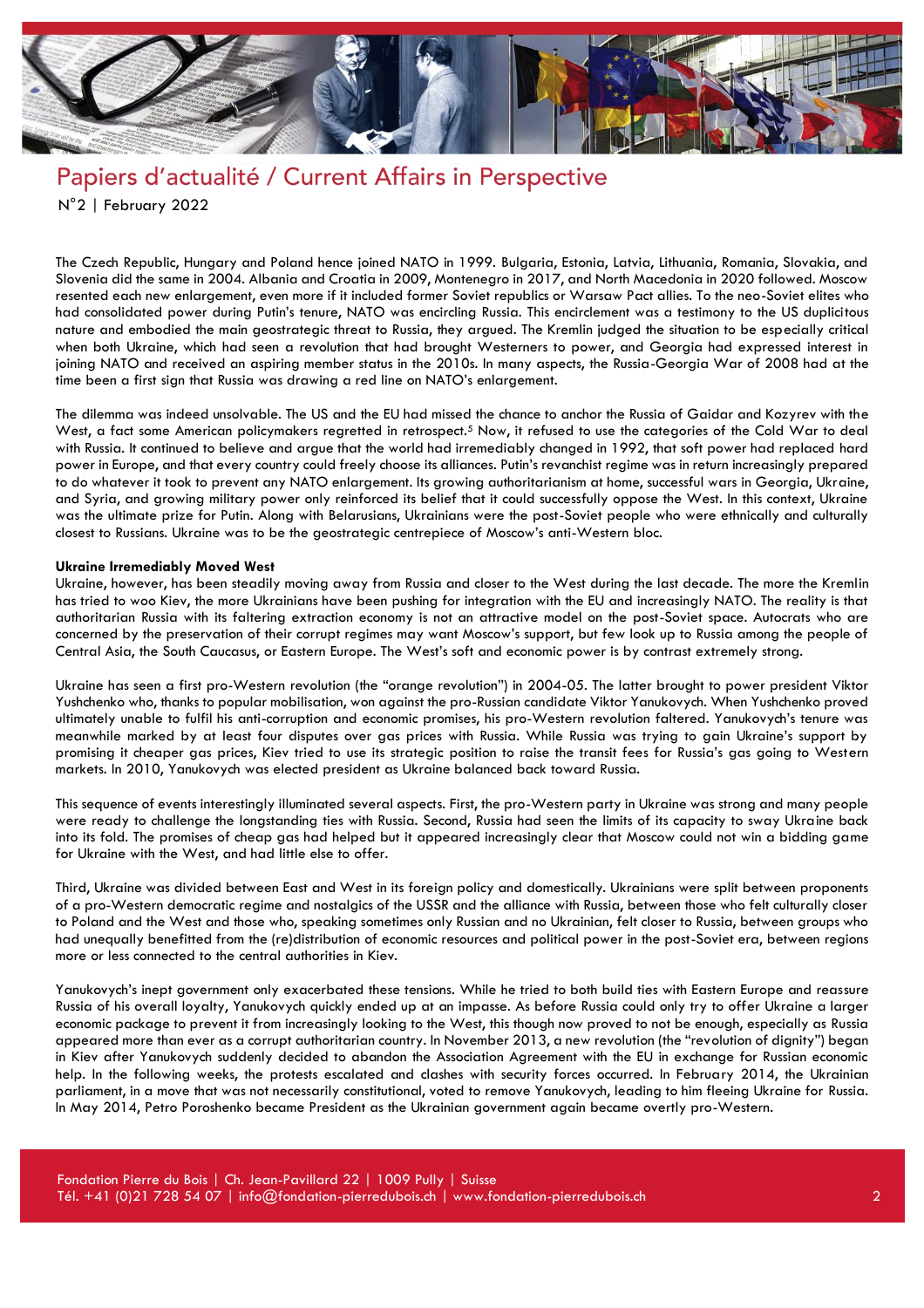

The Kremlin saw this new Ukrainian revolution as a geopolitical disaster, anticipating that it would mean the definitive loss of Russian influence in Ukraine. Putin then apparently assumed that Russia's attempts to buy Ukrainian loyalty had failed. Following Yanukovych's removal, Russia moved to annex the peninsula of Crimea in February – March 2014. In its aftermath, Russia built on diffuse protests in Eastern Ukraine against the central authorities to support pro-Russian armed groups against Kiev. Following protracted conflict, two small pro-Russian separatist republics consolidated around Luhansk and Donetsk near the Russian border. By February 2015, a new agreement between all the belligerents was signed in Minsk under the auspice of the Organisation for Security and Co-operation in Europe that essentially froze the conflict. The agreement was bounded the separatists, Ukraine, and Russia to search for a peaceful solution. Donetsk and Luhansk were to remain part of Ukraine. In the meantime, the West had introduced sanctions against the Russian economy and part of its elites. Moscow had done the same, ironically further crippling its own economy.

This new sequence of events was again rich in lessons. First, Russia had now clearly moved to using blunt force to coerce Ukraine into doing its bidding. It had also readily annexed Ukrainian territories. Putin had hence broken his own repeated promises that Russia would not challenge Ukrainian borders.<sup>6</sup> Second, Russia had internalised the idea that Ukraine was irremediably moving West. Its own support in Ukraine was dwindling. In fact, it seemed that the Kremlin had expected much larger support in Eastern Ukraine, stretching to cities such as Odessa, but the separatists had only been able to consolidate small dominions and even that with the help of Russian troops.

Third, Russia hoped that, while it wanted Ukraine to accept Crimea's annexation as final, it could use the Luhansk and Donetsk republics as bargaining chips to prevent Ukraine's further integration with the West. The latter proved however to be wrong. The war in the Donbass, the name of the larger region bordering Russia, had only made Kiev more eager to seek Western support and modernise its military to prepare for another conflict with Russia. The West in turn appeared ready to back Ukraine economically and did not entirely close the door for it joining NATO. All Russia's attempt to extract a promise of non-membership from either the US, or Kiev proved futile. While exchanges of fire and armed clashes along the contact line between the Donetsk and Luhansk republics and Ukraine continued until 2022, the political situation remained stuck.

Fourth, the Western sanctions, although not as extensive as once imagined, continued to affect the Russian economy even after the Minsk agreements. This created problems in Russia and fuelled a diffuse contestation of Putin's regime.<sup>7</sup>

#### **Putin's Closing Window of Opportunity**

The current war must be analysed against this rich historical background. Having manoeuvred himself into an impasse and unable to get a friendly Ukraine in any other way, Putin invaded Ukraine in a last attempt to secure a Russia-friendly regime there. While we do not know at this stage what is his endgame, one can easily imagine that Russia would either wish to have a puppet regime in Kiev on the Belarus model, or at least split Ukraine into two parts so that it can install a pro-Russian ruler or simply annex the Eastern bit. Both options would, in Putin's opinion, reinforce Russia's geostrategic security by creating a larger buffer between Moscow and NATO. At the same time, the conflict itself will certainly create new problems for the West as millions of Ukrainian refugees are predicted to move into the EU.

In this context, the timing of the Russian intervention is especially remarkable. For several reasons, Putin may have believed that the window of opportunity for a military solution in Ukraine was closing. First, because of Russia's own inept and brutal policies, Ukraine had become increasingly pro-Western. No doubt that in a few years it would have further integrated politically, economically, and militarily with the EU and NATO while bolstering its defences against Russia.

Second, Russia, despite Putin's repeated talk about its new gained strength, is weakening. Its economy is faltering, support for Putin at home is uneven with several mass protests having happened over the past few years. Within the regime, there seems to be little to no alternative political figures to Putin as the surreal and ridiculous demonstrations of fealty before the recognitions of the Luhansk and Donetsk republics' independence has shown.<sup>8</sup> Yet, no one knows what will be Russia's situation in five years. The increased political and economic strains may lead to more opposition to Putin's regime.

Third, even though he is at 69 years old not one of the oldest political leaders in the world, Putin is aging and there are persistent rumours about his ill health. He may have felt that here too the situation would not be better in five years.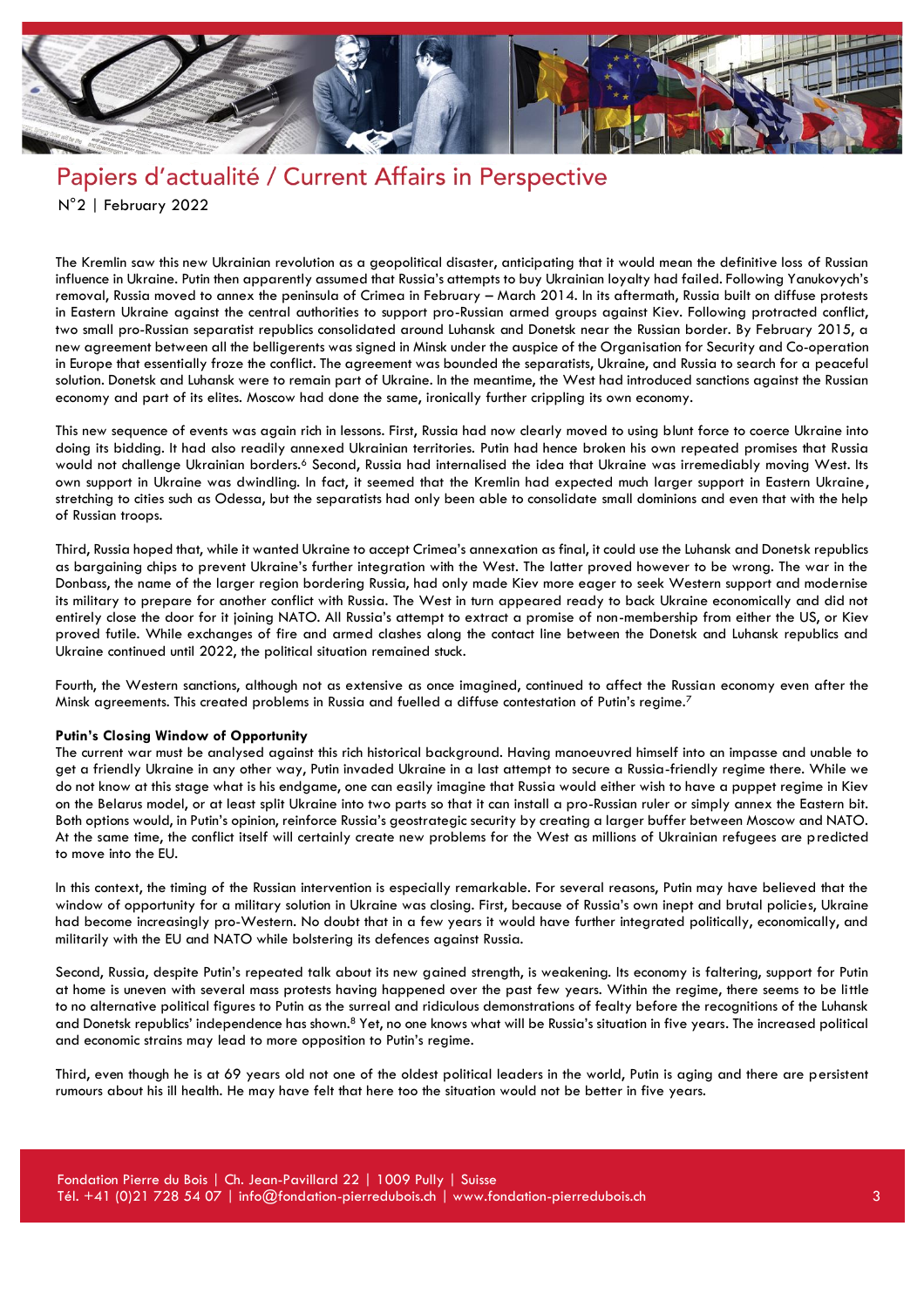

Fourth, there is also probably in the Kremlin the growing belief that NATO and the West in general have lost their grip as exemplified by their failure in Afghanistan and the transatlantic dissensions of the Donald Trump-era. Russia may have assessed that the western military alliance was now at its weakest point while it, after successful wars in Syria and Ukraine and with China's tacit support, was at its peak. In short, the Kremlin likely believed that invading Ukraine was its only remaining option to get what it wanted and that the sooner the better.

Yet, this desperate attempt by Putin's regime to secure a Russia-friendly Ukraine is in fact an admission of weakness. It is likely to lead to troubles for Moscow for years to come. Even if its military manage to quickly take over the country, Russia may face a popular insurgency in Ukraine, a country of 44 million people. Regarding this, the US willingness or not to arm anti-Russian insurgents will be a determining factor.

Whatever happens next, Moscow will also be facing a level of opposition from the West unseen since the early 1980s and the war in Afghanistan. Compared to the USSR, Russia is however much less economically and industrially resilient and more exposed to Western economic sanctions and criticism. Its ruling elites, its companies, its people are integrated with the West. Cutting them off will be painful for the West, but not as much as it will be for Russia. The war in Ukraine seems hence like a bet made by Putin in which the stakes are the future of Ukraine, but also the future of Russia. Otherwise said, whatever happens now, while Ukrainians will suffer most from the war, ordinary Russians will be on the losing side of globalization for years to come.

> Dr. Vassily A. Klimentov**<sup>9</sup>** \* SNSF Postdoctoral Researcher / Visiting Fellow | Robert Schuman Centre, European University Institute, Florence